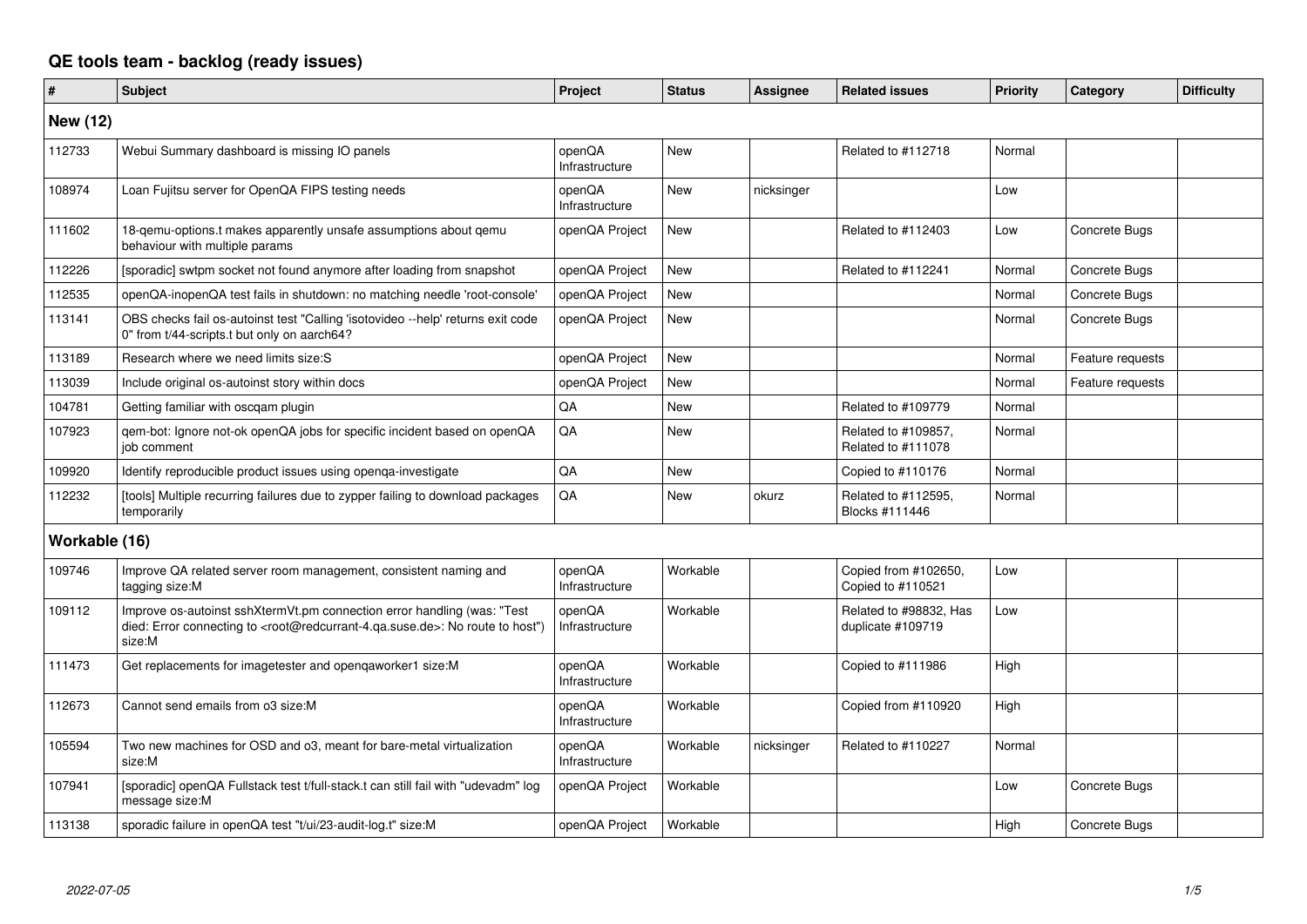| $\vert$ #       | Subject                                                                                                                                                                               | Project                  | <b>Status</b> | <b>Assignee</b> | <b>Related issues</b>                                                                                                                                                              | <b>Priority</b> | Category         | <b>Difficulty</b> |
|-----------------|---------------------------------------------------------------------------------------------------------------------------------------------------------------------------------------|--------------------------|---------------|-----------------|------------------------------------------------------------------------------------------------------------------------------------------------------------------------------------|-----------------|------------------|-------------------|
| 106056          | [virtualization][tools] Improve retry behaviour and connection error handling in<br>backend::ipmi (was: "Fail to connect openqaipmi5-sp.qa.suse.de on our osd<br>environment") size:M | openQA Project           | Workable      |                 | Related to #102650                                                                                                                                                                 | Low             | Feature requests |                   |
| 111066          | Document suggested workflows for multiple teams reviewing openQA test<br>results size:M                                                                                               | openQA Project           | Workable      |                 |                                                                                                                                                                                    | Normal          | Feature requests |                   |
| 111770          | Limit finished tests on /tests, but query configurable and show complete<br>number of jobs size:S                                                                                     | openQA Project           | Workable      |                 |                                                                                                                                                                                    | Low             | Feature requests |                   |
| 113201          | Integrate spike solution for accessing VMWare's VNC-over-websockets into<br>os-autoinst's VNC console size:M                                                                          | openQA Project           | Workable      |                 |                                                                                                                                                                                    | High            | Feature requests |                   |
| 81899           | [easy][beginner] Move code from isotovideo to a module size:M                                                                                                                         | openQA Project           | Workable      | okurz           | Related to #108530                                                                                                                                                                 | Low             | Feature requests |                   |
| 99663           | Use more perl signatures - os-autoinst size:M                                                                                                                                         | openQA Project           | Workable      | okurz           | Related to #102146,<br>Related to #104986,<br>Related to #104520,<br>Related to #106654,<br>Related to #108323,<br>Related to #110983,<br>Related to #112319,<br>Copied to #100967 | Low             | Feature requests |                   |
| 100967          | Use more perl signatures - openQA size:M                                                                                                                                              | openQA Project           | Workable      | okurz           | Copied from #99663,<br>Copied to #105127                                                                                                                                           | Low             | Feature requests |                   |
| 111992          | Deal with QEMU and OVMF default resolution being 1280x800, affecting (at<br>least) qxl size:M                                                                                         | openQA Project           | Workable      | tinita          |                                                                                                                                                                                    | High            | Feature requests |                   |
| 111338          | Open source https://gitlab.suse.de/ga-maintenance/mtui size:M                                                                                                                         | $\mathsf{QA}$            | Workable      |                 | Copied to #111341                                                                                                                                                                  | Low             |                  |                   |
| In Progress (3) |                                                                                                                                                                                       |                          |               |                 |                                                                                                                                                                                    |                 |                  |                   |
| 95783           | Provide support for multi-machine scenarios handled by openqa-investigate<br>size:M                                                                                                   | openQA Project           | In Progress   | mkittler        | Related to #103425,<br>Related to #71809,<br>Related to #69976,<br>Related to #107014,<br>Related to #110518,<br>Related to #110530,<br>Related to #110176,<br>Copied from #81859  | Normal          | Feature requests |                   |
| 113087          | [qa-tools][qem-bot] malformed data in smelt incident causes smelt sync fail                                                                                                           | QA                       | In Progress   | okurz           |                                                                                                                                                                                    | High            |                  |                   |
| 111341          | Open source https://gitlab.suse.de/qa-maintenance/qam-oscplugin/ size:M                                                                                                               | QA                       | In Progress   | osukup          | Copied from #111338                                                                                                                                                                | Normal          |                  |                   |
| Blocked (36)    |                                                                                                                                                                                       |                          |               |                 |                                                                                                                                                                                    |                 |                  |                   |
| 103736          | Make aarch64 machine chan-1 up and running after it is broken size:M                                                                                                                  | openQA<br>Infrastructure | Blocked       | nicksinger      |                                                                                                                                                                                    | High            |                  |                   |
| 97862           | More openQA worker hardware for OSD size:M                                                                                                                                            | openQA<br>Infrastructure | Blocked       | okurz           | Copied from #97043,<br>Copied to #104970                                                                                                                                           | High            |                  |                   |
| 110545          | Investigate and fix higher instability of openqaworker-arm-4/5 vs. arm-1/2/3 -<br>further things to try size:M                                                                        | openQA<br>Infrastructure | Blocked       | okurz           | Copied to #111578                                                                                                                                                                  | High            |                  |                   |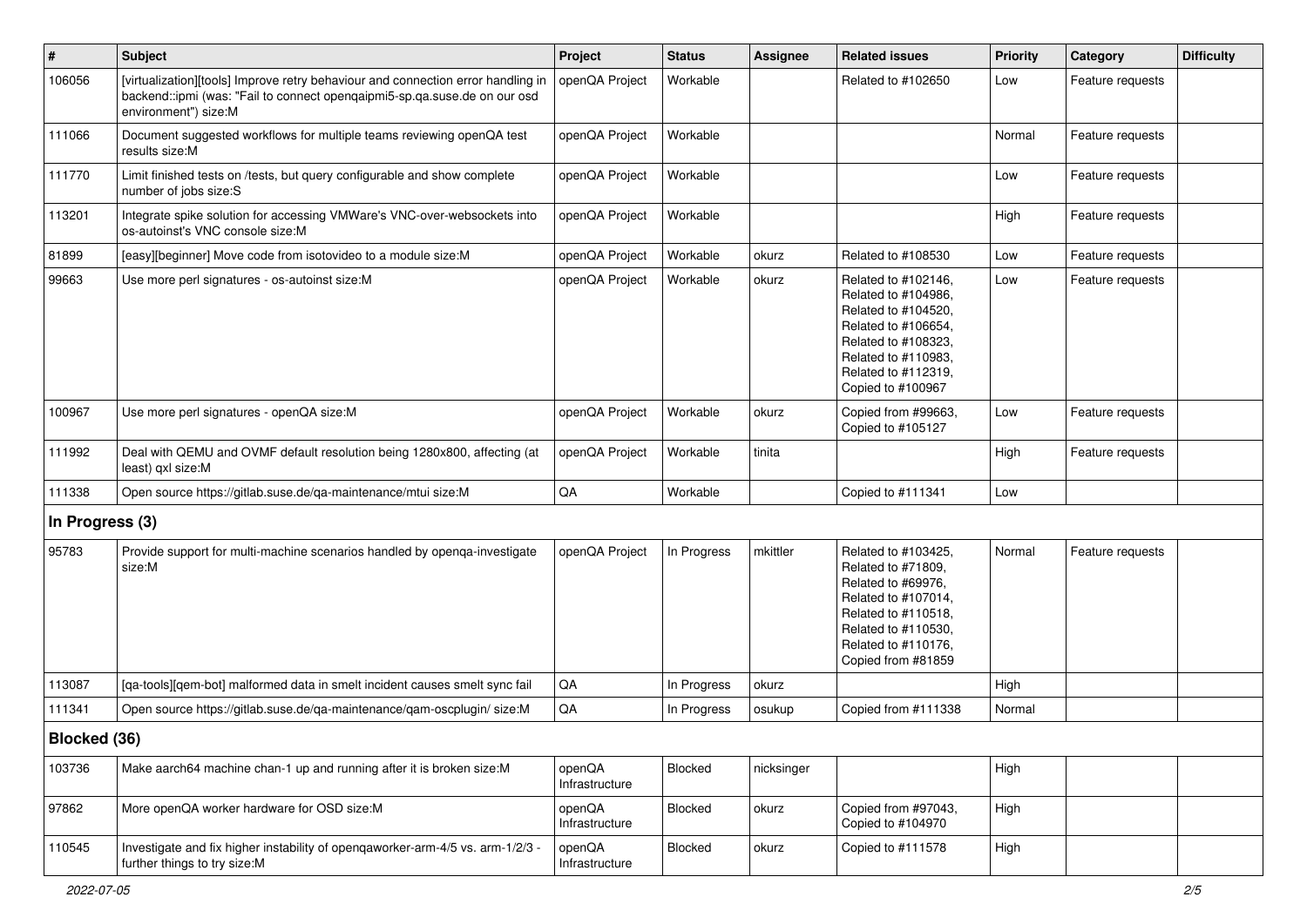| $\sharp$ | <b>Subject</b>                                                                                                           | Project                  | <b>Status</b>  | Assignee | <b>Related issues</b>                                                               | <b>Priority</b> | Category         | <b>Difficulty</b> |
|----------|--------------------------------------------------------------------------------------------------------------------------|--------------------------|----------------|----------|-------------------------------------------------------------------------------------|-----------------|------------------|-------------------|
| 110920   | Emails from o3 are rejected by mx2.suse.de for certain sender/recipients<br>size:S                                       | openQA<br>Infrastructure | <b>Blocked</b> | okurz    | Copied from #110629,<br>Copied to #112673                                           | High            |                  |                   |
| 108530   | os-autoinst plugins: x11_start_program from os-autoinst-distri-openQA<br>dynamically loaded from another git repo size:M | openQA Project           | <b>Blocked</b> | cdywan   | Related to #81899                                                                   | Normal          | Feature requests |                   |
| 98952    | [epic] t/full-stack.t sporadically fails "clickElement: element not interactable"<br>and other errors                    | openQA Project           | <b>Blocked</b> | mkittler | Related to #101734                                                                  | Low             | Concrete Bugs    |                   |
| 101048   | [epic] Investigate and fix higher instability of openqaworker-arm-4/5 vs.<br>$arm-1/2/3$                                 | openQA Project           | Blocked        | mkittler | Related to #101030                                                                  | High            | Concrete Bugs    |                   |
| 99831    | [epic] Better handle minion tasks failing with "Job terminated unexpectedly"                                             | openQA Project           | <b>Blocked</b> | mkittler |                                                                                     | Normal          | Feature requests |                   |
| 103962   | [saga][epic] Easy multi-machine handling: MM-tests as first-class citizens                                               | openQA Project           | <b>Blocked</b> | mkittler | Copied to #112862                                                                   | Normal          | Feature requests |                   |
| 103971   | [epic] Easy *re*-triggering and cloning of multi-machine tests                                                           | openQA Project           | <b>Blocked</b> | mkittler | Related to #66071                                                                   | Normal          | Feature requests |                   |
| 99660    | [epic] Use more perl signatures in our perl projects                                                                     | openQA Project           | <b>Blocked</b> | okurz    |                                                                                     | Low             | Feature requests |                   |
| 109656   | [epic] Stable non-gemu backends                                                                                          | openQA Project           | <b>Blocked</b> | okurz    | Related to #99345                                                                   | Normal          | Feature requests |                   |
| 109668   | [saga][epic] Stable and updated non-qemu backends for SLE validation                                                     | openQA Project           | <b>Blocked</b> | okurz    | Related to #37339                                                                   | High            | Feature requests |                   |
| 109740   | [epic] Stable os-autoinst unit tests with good coverage                                                                  | openQA Project           | <b>Blocked</b> | okurz    | Related to #109620                                                                  | Low             | Feature requests |                   |
| 80142    | [saga][epic] Scale out: Redundant/load-balancing deployments of openQA,<br>easy containers, containers on kubernetes     | openQA Project           | Blocked        | okurz    | Related to #80466,<br>Related to #92893,<br>Related to #110497                      | High            | Feature requests |                   |
| 80150    | [epic] Scale out openQA: Easier openQA setup                                                                             | openQA Project           | <b>Blocked</b> | okurz    |                                                                                     | Normal          | Feature requests |                   |
| 81060    | [epic] openQA web UI in kubernetes                                                                                       | openQA Project           | <b>Blocked</b> | okurz    | Related to #76978                                                                   | Low             | Feature requests |                   |
| 91914    | [epic] Make reviewing openQA results per squad easier                                                                    | openQA Project           | <b>Blocked</b> | okurz    | Related to #52655,<br>Related to #93710,<br>Copied from #91467,<br>Copied to #99306 | Normal          | Feature requests |                   |
| 92854    | [epic] limit overload of openQA webUI by heavy requests                                                                  | openQA Project           | <b>Blocked</b> | okurz    | Copied from #92770                                                                  | Normal          | Feature requests |                   |
| 96263    | [epic] Exclude certain Minion tasks from "Too many Minion job failures alert"<br>alert                                   | openQA Project           | Blocked        | okurz    | Related to #96197.<br>Related to #98499.<br>Related to #70768                       | Normal          | Feature requests |                   |
| 97190    | Limit size of initial requests everywhere, e.g. /, /tests, etc., over webUI and<br>API                                   | openQA Project           | Blocked        | okurz    | Related to #41054,<br>Related to #110680,<br>Related to #110677                     | Normal          | Feature requests |                   |
| 98472    | [epic] Scale out: Disaster recovery deployments of existing openQA<br>infrastructures                                    | openQA Project           | <b>Blocked</b> | okurz    |                                                                                     | Normal          | Feature requests |                   |
| 100688   | [epic][virtualization][3rd party hypervisor] Add svirt backend compatibility for<br>vmware 7.0                           | openQA Project           | <b>Blocked</b> | okurz    |                                                                                     | High            | Feature requests |                   |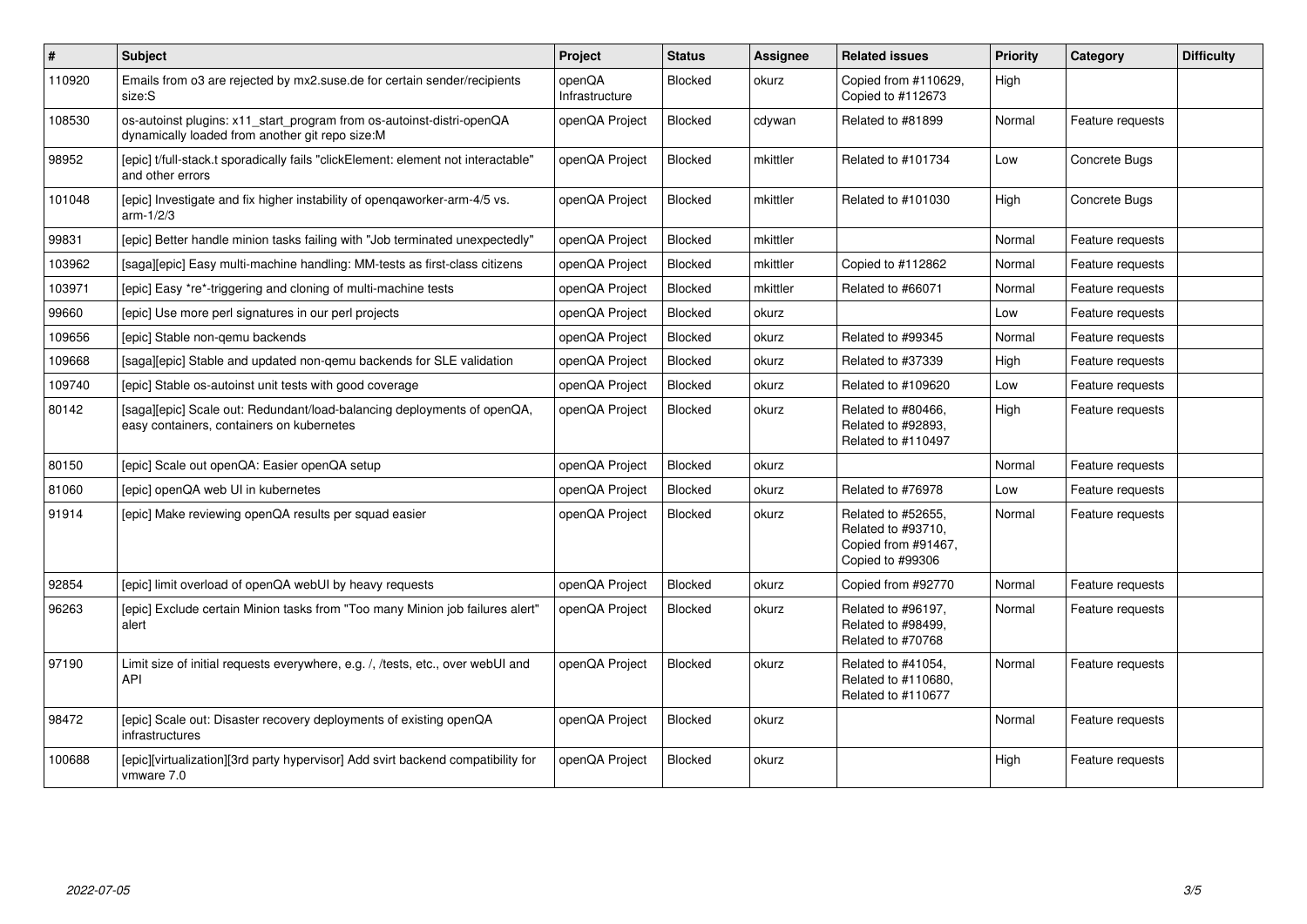| $\sharp$      | <b>Subject</b>                                                                                                                                                                                                              | Project                  | <b>Status</b>  | <b>Assignee</b> | <b>Related issues</b>                                                                                                                                    | <b>Priority</b> | Category         | <b>Difficulty</b> |
|---------------|-----------------------------------------------------------------------------------------------------------------------------------------------------------------------------------------------------------------------------|--------------------------|----------------|-----------------|----------------------------------------------------------------------------------------------------------------------------------------------------------|-----------------|------------------|-------------------|
| 106922        | [epic][sporadic] openga_from_git fails in dashboard due to<br>ensure_unlocked_desktop not expecting password entry screen in case of<br>locked desktop auto review:"match=desktop-runner, screenlock timed<br>out.*":retry  | openQA Project           | <b>Blocked</b> | okurz           | Related to #103122,<br>Related to #92092,<br>Related to #44441,<br>Related to #46589.<br>Related to #64078.<br>Copied from #106919,<br>Copied to #108527 | Normal          | Feature requests |                   |
| 108527        | [epic] os-autoinst plugins (or wheels or leaves or scrolls) for scalable code<br>reuse of helper functions and segmented test distributions                                                                                 | openQA Project           | Blocked        | okurz           | Copied from #106922                                                                                                                                      | Normal          | Feature requests |                   |
| 109659        | [epic] More remote workers                                                                                                                                                                                                  | openQA Project           | <b>Blocked</b> | okurz           |                                                                                                                                                          | Low             | Feature requests |                   |
| 109846        | [epic] Ensure all our database tables accomodate enough data, e.g. bigint for<br>id's                                                                                                                                       | openQA Project           | Blocked        | okurz           | Copied from #109836                                                                                                                                      | Normal          | Feature requests |                   |
| 99579         | [epic][retro] Follow-up to "Published QCOW images appear to be<br>uncompressed"                                                                                                                                             | openQA Project           | <b>Blocked</b> | okurz           | Related to #96557,<br>Copied from #99246                                                                                                                 | Low             | Organisational   |                   |
| 111860        | [epic] Upgrade all our infrastructure, e.g. o3+osd workers+webui and<br>production workloads, to openSUSE Leap 15.4                                                                                                         | openQA Project           | <b>Blocked</b> | okurz           | Copied from #99183                                                                                                                                       | Normal          | Organisational   |                   |
| 112367        | [tools] python-paramiko on Leap/SLE throws exception with ed25519 key<br>size:M                                                                                                                                             | QA                       | Blocked        | jbaier_cz       |                                                                                                                                                          | Normal          |                  |                   |
| 91646         | [saga][epic] SUSE Maintenance QA workflows with fully automated testing,<br>approval and release                                                                                                                            | QA                       | <b>Blocked</b> | okurz           | Copied to #99303                                                                                                                                         | Normal          |                  |                   |
| 96539         | Conclude migration of gam.suse.de                                                                                                                                                                                           | QA                       | <b>Blocked</b> | okurz           |                                                                                                                                                          | Normal          |                  |                   |
| 94105         | [epic] Use feedback from openga-investigate to automatically inform on github  <br>pull requests, open tickets, weed out automatically failed tests                                                                         | QA                       | <b>Blocked</b> | okurz           | Related to #91773,<br>Related to #107014                                                                                                                 | Normal          |                  |                   |
| 110884        | [epic] Properly maintained open source mtui+oscgam                                                                                                                                                                          | QA                       | <b>Blocked</b> | okurz           |                                                                                                                                                          | Normal          |                  |                   |
| 111347        | [saga][epic] Properly maintained Maintenance QA tooling                                                                                                                                                                     | QA                       | <b>Blocked</b> | okurz           | Copied from #99303                                                                                                                                       | Normal          |                  |                   |
| 111446        | openQA-in-openQA tests fail due to corrupted downloaded rpm<br>auto review:"Test died: command '.*zypper -n in<br>os-autoinst-distri-opensuse-deps' failed at<br>openga//tests/install/test_distribution.pm line 1.*":retry | QA                       | Blocked        | okurz           | Blocked by #112232                                                                                                                                       | Low             |                  |                   |
| Feedback (11) |                                                                                                                                                                                                                             |                          |                |                 |                                                                                                                                                          |                 |                  |                   |
| 111171        | Handle installation of new FC switch                                                                                                                                                                                        | openQA<br>Infrastructure | Feedback       | okurz           |                                                                                                                                                          | Low             |                  |                   |
| 111986        | Ensure uno.openqanet.opensuse.org is properly used                                                                                                                                                                          | openQA<br>Infrastructure | Feedback       | okurz           | Copied from #111473                                                                                                                                      | Normal          |                  |                   |
| 112916        | postgresql.conf is invalid after recent salt changes size:M                                                                                                                                                                 | openQA<br>Infrastructure | Feedback       | okurz           | Copied from #112718                                                                                                                                      | Normal          |                  |                   |
| 112265        | Just use bigint in all our database tables (for auto-incremented ID-columns)                                                                                                                                                | openQA Project           | Feedback       | mkittler        | Related to #112718                                                                                                                                       | Normal          | Feature requests |                   |
| 111470        | Reconsider folding ok results by default and/or uncollapse all on<br>/tests/overview                                                                                                                                        | openQA Project           | Feedback       | mkittler        | Copied from #110719                                                                                                                                      | Normal          | Feature requests |                   |